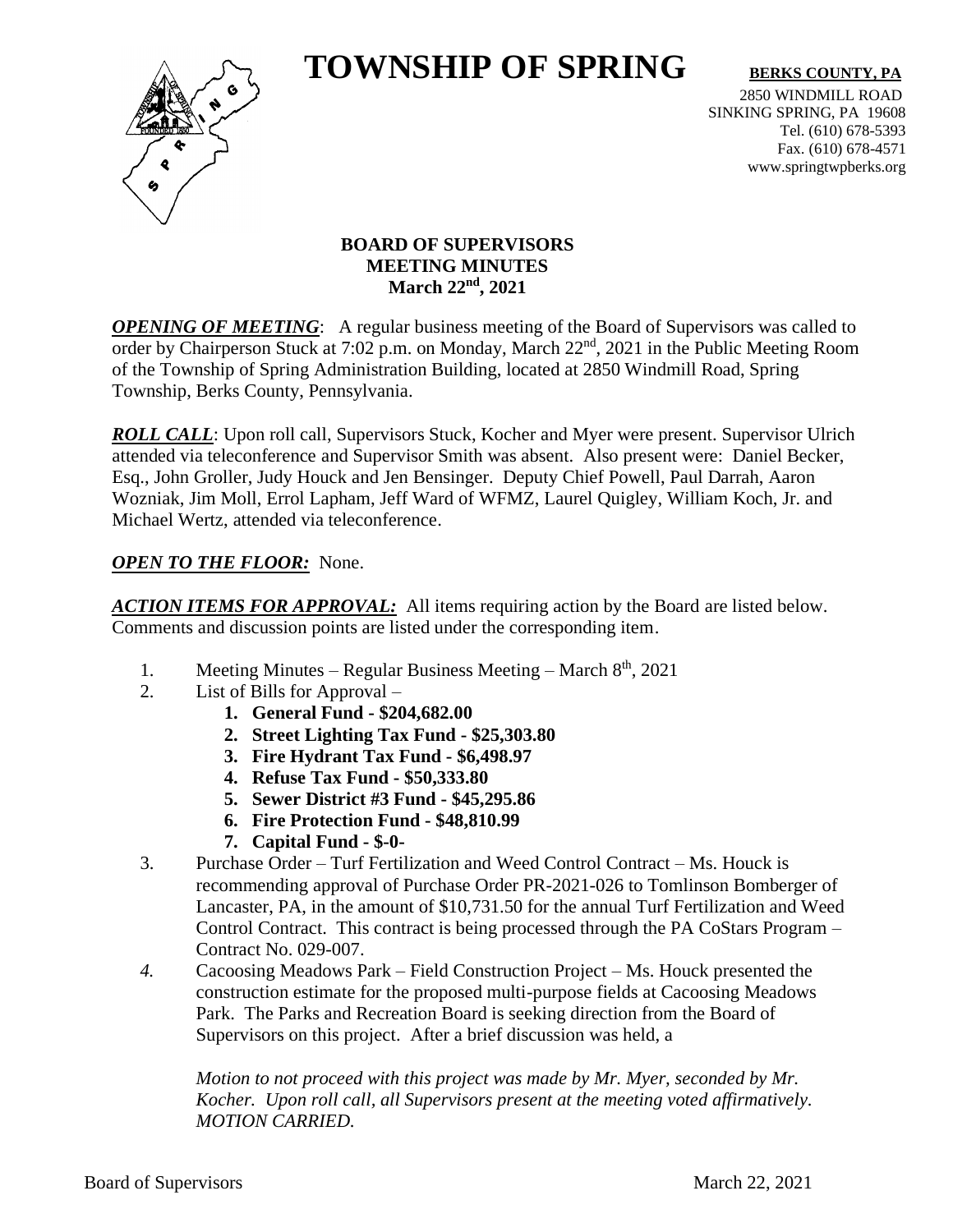## *ACTION ITEMS FOR APPROVAL (Continued)*

- *5.* Purchase Order Backhoe Replacement Mr. Darrah is seeking approval to purchase a new backhoe for \$104,900.00 from POWERCO, Inc. of Allentown, PA. After trading-in the Township's old machine, the Township's cost will be \$83,900.00. An adaptor for the buckets will be purchased for approximately \$800.00.
- 6. Purchase Order VRV Condensing Unit Mr. Darrah is seeking approval to hire Landis Mechanical Group to provide and install a new VRV condensing unit at the Waste Water Treatment Plant in the amount of \$22,988.43. Mr. Ulrich questioned if any other quotes were received. Mr. Darrah didn't have any other quotes.
- 7. Gray Ghost Lane Mr. Moll reviewed this project and is requesting that, upon receipt of the signed copies, the Board of Supervisors authorize the execution of this agreement by the appropriate Township officials and authorize staff to proceed with the request to the water company for the hydrant. This agreement would allow the residents of this private lane to be charged for water hydrant services in the same manner as residents who live on Township owned streets.
- 8. Wireless Communications Ordinance Mr. Moll reviewed this ordinance. He and Mr. Becker have been working with Attorney Cohen on this project and have just received the final version of the ordinance and are requesting that the Board of Supervisors authorize the advertisement of this ordinance. Discussion was held regarding the types and sizes of the wireless antennas and the placement of these items within the public right-of-way. Mr. Becker addressed the locations and the Township's limited ability to regulate these towers.

*Motion to approve Action Items # 1, 2, 3, 5, 6, 7 and 8 was made by Mr. Myer, seconded by Mr. Kocher. Upon roll call, all Supervisors present at the meeting voted affirmatively with Mr. Stuck abstaining from Item # 6. MOTION CARRIED.*

# *TOWNSHIP DIRECTORS*

- A. Zoning/Building Codes Department Mr. Wozniak No Report
- B. Parks and Recreation Department Ms. Houck provided a written report. Mr. Stuck questioned the highlighted items on the Comprehensive Plan Capital Projects Report. Ms. Houck explained that these items were additional projects that were completed but that were not listed in the Comprehensive Plan.
- C. Engineering/Planning Department Mr. Moll reported on the status of the Glen Ridge Estates/Reedy Road Pump Station project. Mr. Moll is requesting that the Board of Supervisors approve the Reedy Road Pump Station Improvements Agreement with the developer of Glen Ridge Estates. Because the sewage from this development will flow to this pump station and the station must be upgraded in order to accept the additional flows, the Developer is responsible for the upgrades. As Mr. Moll and Mr. Becker were reviewing the files to prepare the Improvements Agreement, they discovered that the capacity reservation agreement also needed to be amended. Mr. Moll is requesting that the Board of Supervisors approve the Reedy Road Pump Station Improvements Agreement and the 3<sup>rd</sup> Amendment to the Sewer Treatment and Transportation Capacity Reservation Agreement.

*Motion to approve and to have the appropriate personnel sign the Reedy Road Pump Station Improvements Agreement and the 3rd Amendment to the Sewer Treatment and Transportation Capacity Reservation Agreement was made by Mr. Ulrich and seconded by Mr. Myer. Upon roll call, all Supervisors present at the meeting voted affirmatively. MOTION CARRIED.*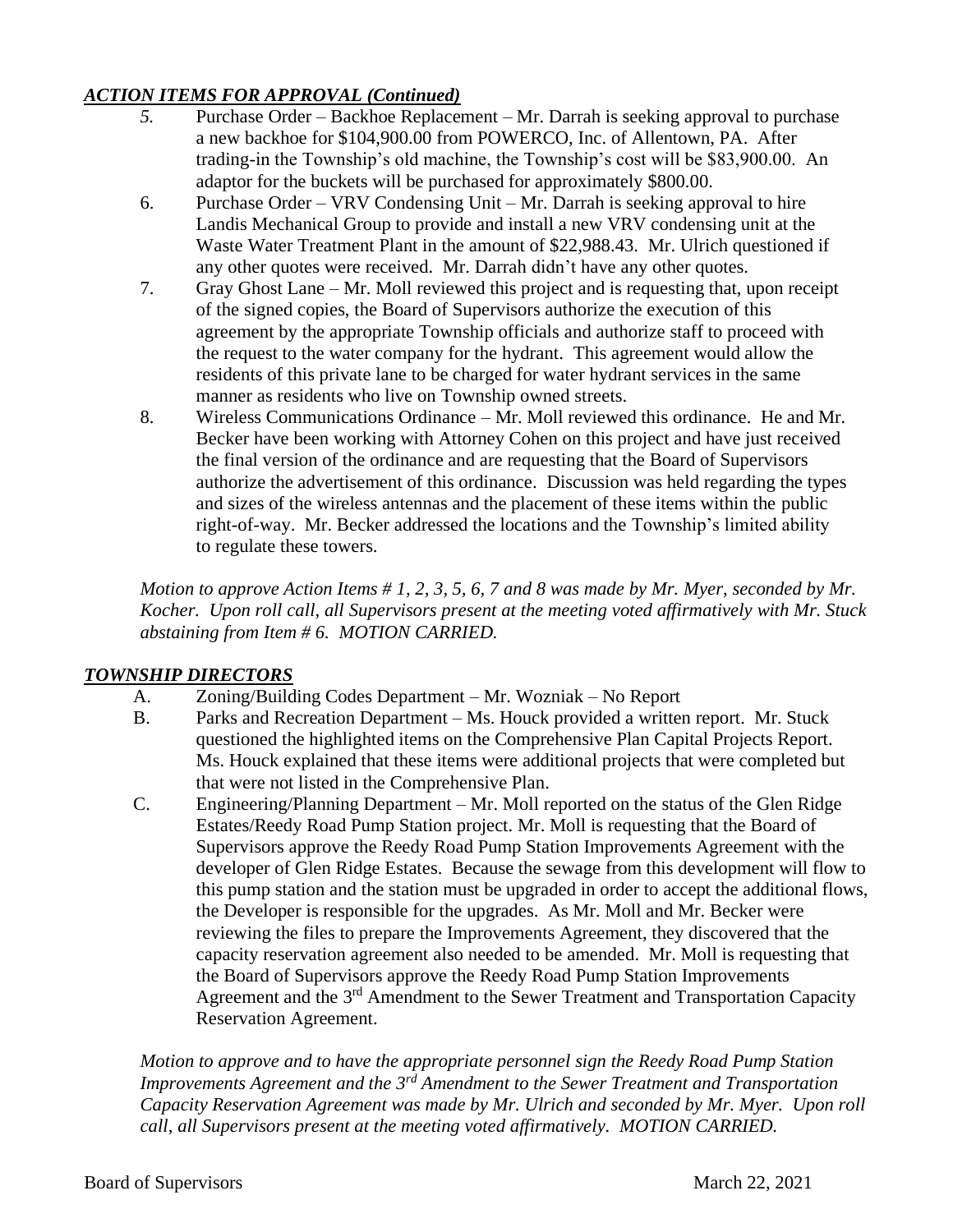## *TOWNSHIP DIRECTORS (Continued)*

- D. Finance Department Mr. Groller reported on the following items:
	- a. General Fund Comparative Income Statement for February; 2021 revenues are lower by approximately \$151,000.00 and expenses are increased by \$317,000.00. Revenues were decreased because the Local Services Tax receipt was posted in February 2020 and not until March in 2021 and the Parks and Recreation Department was fully operational in February 2020 and was operating under pandemic conditions in February 2021. Increased expenses are attributed to 2021 winter expenses, changes in the payment of Workers' Compensation fees and the additional position of Deputy Chief in the Police Department.
	- b. American Rescue Plan State and local governments will be receiving funding from the Federal Government. Spring Township is expecting approximately 2.7 million dollars in funding. Staff have attended webinars just today about the restrictions on these funds. This issue is very fluid and Township staff and legal and financial consultants are continuing to monitor the situation and will keep the Supervisors informed of what we learn. There are still many "unknowns" about this program and not as many "knowns". These funds have to be expended by December 31<sup>st</sup>, 2024.
- E. Human Resources Ms. Reardon No Report.
- F. Public Works Mr. Darrah No Report

## *PUBLIC SAFETY*

- A. Police Department Deputy Chief Powell
	- a. Monthly Report Deputy Chief Powell provided a written report.
	- b. Hiring Status Update The top 5 candidates are currently undergoing extensive background checks.
- B. Township of Spring Fire Rescue Services Chief Hackman reported on the status of the housing of some of the Western Berks Ambulance equipment and staff at the fire station. He is recommending a monthly lease payment of between \$1,500.00 and \$2,000.00 per month. Mr. Becker is working on finalizing a lease agreement.
- C. West Side Regional EMA Mr. Bausher No Report.

*SOLICITOR –* Mr. Becker – Ordinance 447 – Street Occupancy and Excavations. Mr. Becker reported that this ordinance is prepared, finalized, advertised and is ready for adoption.

*Motion to adopt Ordinance 447 – Street Occupancy and Excavations was made by Mr. Myer, seconded by Mr. Kocher. Upon roll call, all Supervisors present at the meeting voted affirmatively. MOTION CARRIED.*

### *OLD BUSINESS:* None

### *NEW BUSINESS:*

A. Wilson High School Graduation Parade and Fireworks Discussion – Mr. Groller reported on the request received from Wilson School District. They are seeking support for the graduation parade and fireworks display. Chief Ross and Deputy Chief Powell have met with Mr. Simcox from the school district and discussed preliminary issues. Additional meetings will be held to discuss reimbursements and permit fees. Chief Hackman reviewed the reimbursement issue from last year. The Board of Supervisors supports the Public Safety Departments cooperation with the school district for this event.